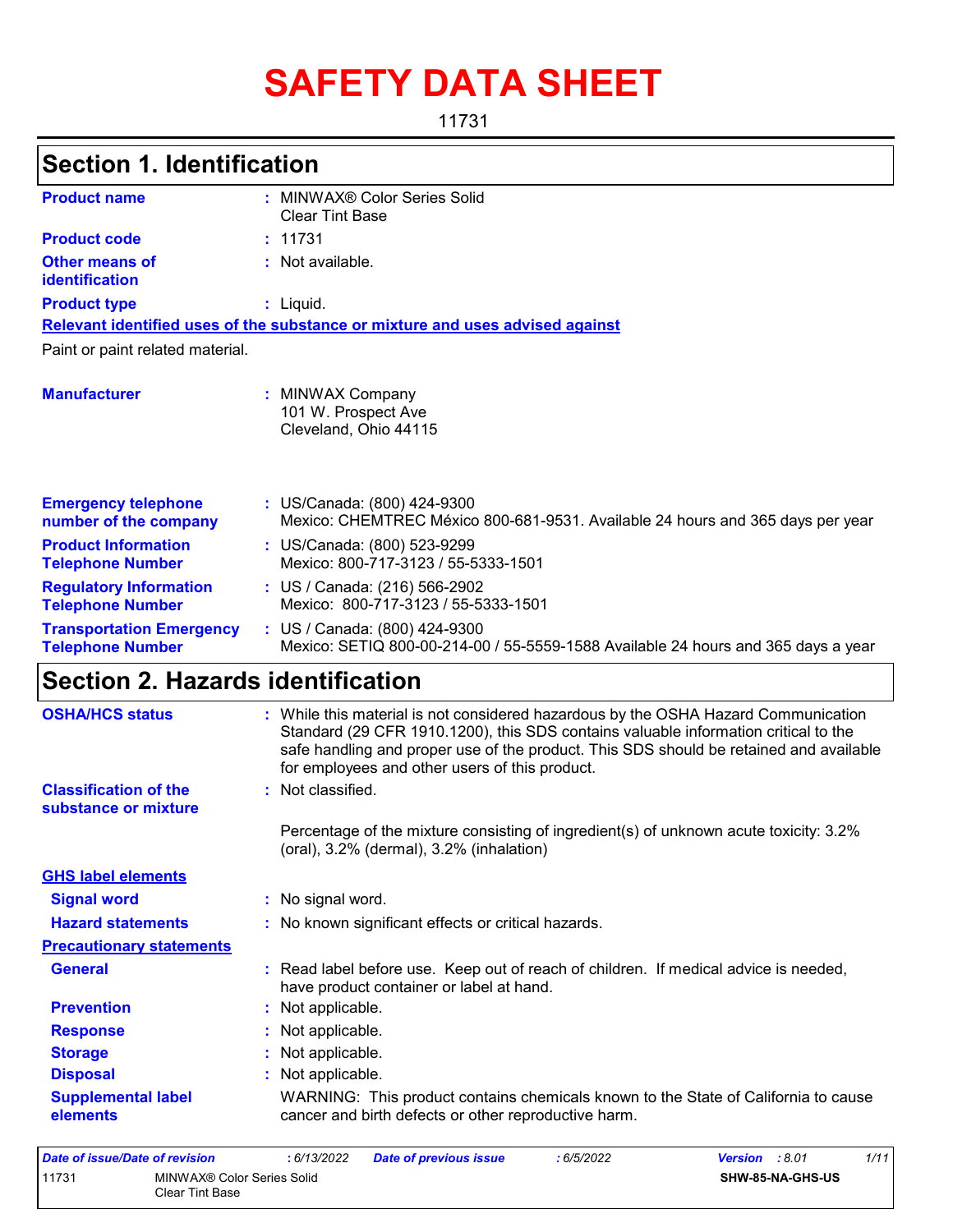### **Section 2. Hazards identification**

Please refer to the SDS for additional information. Keep out of reach of children. Do not transfer contents to other containers for storage.

**Hazards not otherwise classified**

# **Section 3. Composition/information on ingredients**

**:** None known.

| Substance/mixture                       | : Mixture        |
|-----------------------------------------|------------------|
| Other means of<br><b>identification</b> | : Not available. |

### **CAS number/other identifiers**

| <b>Ingredient name</b>          | $\%$ by weight | <b>CAS number</b> |
|---------------------------------|----------------|-------------------|
| Propylene Glycol                | ≤10            | 57-55-6           |
| Nonylphenoxypoly(ethoxy)ethanol | ≤5             | 9016-45-9         |

Any concentration shown as a range is to protect confidentiality or is due to batch variation.

**There are no additional ingredients present which, within the current knowledge of the supplier and in the concentrations applicable, are classified and hence require reporting in this section.**

**Occupational exposure limits, if available, are listed in Section 8.**

### **Section 4. First aid measures**

#### **Description of necessary first aid measures**

| <b>Eye contact</b>  | : Immediately flush eyes with plenty of water, occasionally lifting the upper and lower<br>eyelids. Check for and remove any contact lenses. Get medical attention if irritation<br>occurs.                                                                    |
|---------------------|----------------------------------------------------------------------------------------------------------------------------------------------------------------------------------------------------------------------------------------------------------------|
| <b>Inhalation</b>   | : Remove victim to fresh air and keep at rest in a position comfortable for breathing. Get<br>medical attention if symptoms occur.                                                                                                                             |
| <b>Skin contact</b> | : Flush contaminated skin with plenty of water. Remove contaminated clothing and<br>shoes. Get medical attention if symptoms occur.                                                                                                                            |
| <b>Ingestion</b>    | : Wash out mouth with water. If material has been swallowed and the exposed person is<br>conscious, give small quantities of water to drink. Do not induce vomiting unless<br>directed to do so by medical personnel. Get medical attention if symptoms occur. |

| <b>Most important symptoms/effects, acute and delayed</b>     |                                                                                                                                |  |  |  |  |  |
|---------------------------------------------------------------|--------------------------------------------------------------------------------------------------------------------------------|--|--|--|--|--|
| <b>Potential acute health effects</b>                         |                                                                                                                                |  |  |  |  |  |
| <b>Eye contact</b>                                            | : No known significant effects or critical hazards.                                                                            |  |  |  |  |  |
| <b>Inhalation</b>                                             | : No known significant effects or critical hazards.                                                                            |  |  |  |  |  |
| <b>Skin contact</b>                                           | : No known significant effects or critical hazards.                                                                            |  |  |  |  |  |
| <b>Ingestion</b>                                              | : No known significant effects or critical hazards.                                                                            |  |  |  |  |  |
| <b>Over-exposure signs/symptoms</b>                           |                                                                                                                                |  |  |  |  |  |
| Eye contact                                                   | : No specific data.                                                                                                            |  |  |  |  |  |
| <b>Inhalation</b>                                             | : No specific data.                                                                                                            |  |  |  |  |  |
| <b>Skin contact</b>                                           | : No specific data.                                                                                                            |  |  |  |  |  |
| <b>Ingestion</b>                                              | : No specific data.                                                                                                            |  |  |  |  |  |
|                                                               | Indication of immediate medical attention and special treatment needed, if necessary                                           |  |  |  |  |  |
| <b>Notes to physician</b>                                     | : Treat symptomatically. Contact poison treatment specialist immediately if large<br>quantities have been ingested or inhaled. |  |  |  |  |  |
| <b>Specific treatments</b>                                    | : No specific treatment.                                                                                                       |  |  |  |  |  |
| <b>Date of issue/Date of revision</b>                         | 2/11<br>: 6/13/2022<br><b>Date of previous issue</b><br>:6/5/2022<br>Version : 8.01                                            |  |  |  |  |  |
| 11731<br>MINWAX® Color Series Solid<br><b>Clear Tint Base</b> | SHW-85-NA-GHS-US                                                                                                               |  |  |  |  |  |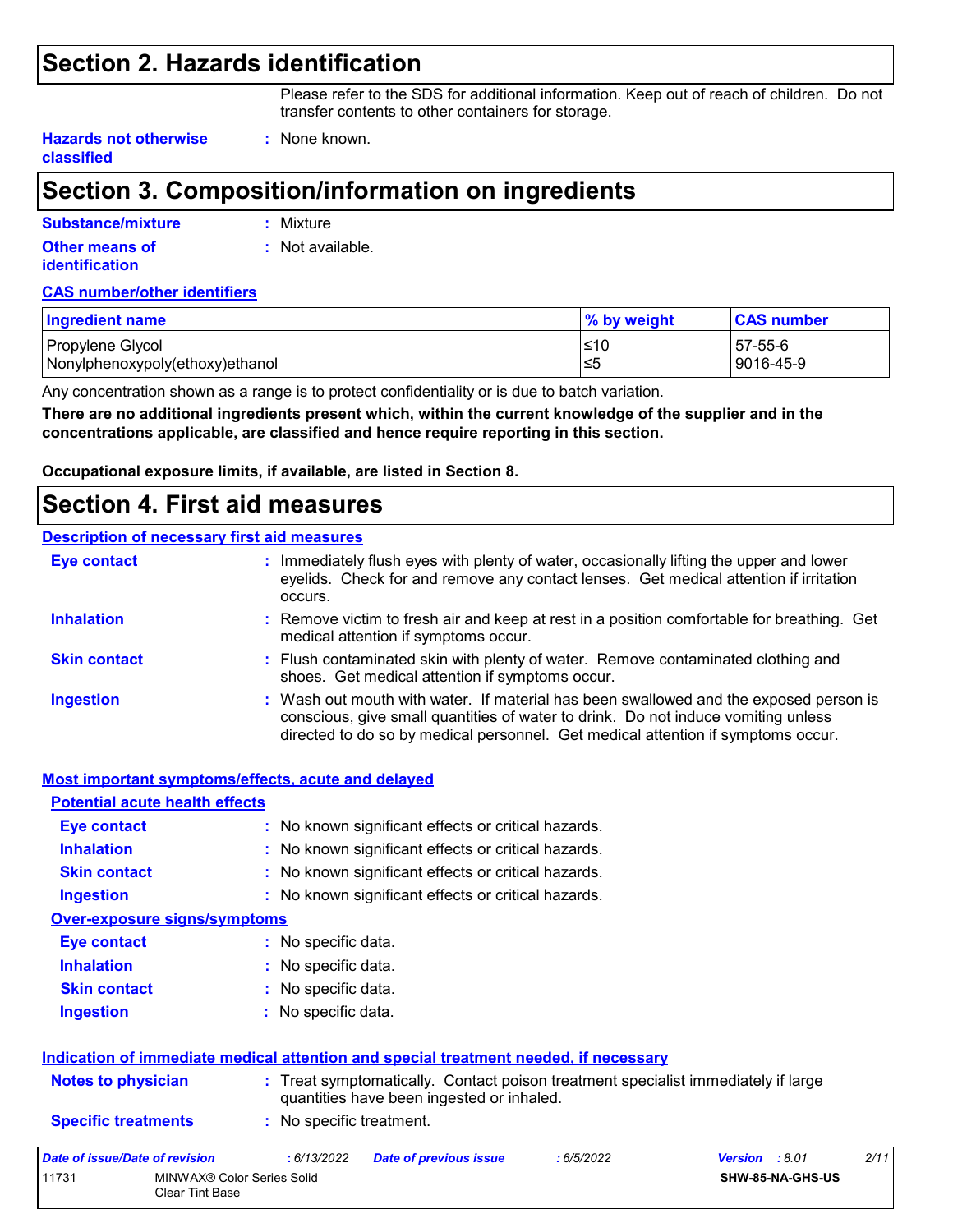### **Section 4. First aid measures**

**Protection of first-aiders** : No action shall be taken involving any personal risk or without suitable training.

### **See toxicological information (Section 11)**

# **Section 5. Fire-fighting measures**

| <b>Extinguishing media</b>                               |                                                                                                                                                                                                     |
|----------------------------------------------------------|-----------------------------------------------------------------------------------------------------------------------------------------------------------------------------------------------------|
| <b>Suitable extinguishing</b><br>media                   | : Use an extinguishing agent suitable for the surrounding fire.                                                                                                                                     |
| <b>Unsuitable extinguishing</b><br>media                 | $:$ None known.                                                                                                                                                                                     |
| <b>Specific hazards arising</b><br>from the chemical     | : In a fire or if heated, a pressure increase will occur and the container may burst.                                                                                                               |
| <b>Hazardous thermal</b><br>decomposition products       | : Decomposition products may include the following materials:<br>carbon dioxide<br>carbon monoxide                                                                                                  |
| <b>Special protective actions</b><br>for fire-fighters   | : Promptly isolate the scene by removing all persons from the vicinity of the incident if<br>there is a fire. No action shall be taken involving any personal risk or without suitable<br>training. |
| <b>Special protective</b><br>equipment for fire-fighters | : Fire-fighters should wear appropriate protective equipment and self-contained breathing<br>apparatus (SCBA) with a full face-piece operated in positive pressure mode.                            |

# **Section 6. Accidental release measures**

#### **Personal precautions, protective equipment and emergency procedures**

| For non-emergency<br>personnel                               | : No action shall be taken involving any personal risk or without suitable training.<br>Evacuate surrounding areas. Keep unnecessary and unprotected personnel from<br>entering. Do not touch or walk through spilled material. Put on appropriate personal<br>protective equipment.                     |
|--------------------------------------------------------------|----------------------------------------------------------------------------------------------------------------------------------------------------------------------------------------------------------------------------------------------------------------------------------------------------------|
| For emergency responders                                     | : If specialized clothing is required to deal with the spillage, take note of any information in<br>Section 8 on suitable and unsuitable materials. See also the information in "For non-<br>emergency personnel".                                                                                       |
| <b>Environmental precautions</b>                             | : Avoid dispersal of spilled material and runoff and contact with soil, waterways, drains<br>and sewers. Inform the relevant authorities if the product has caused environmental<br>pollution (sewers, waterways, soil or air).                                                                          |
| <b>Methods and materials for containment and cleaning up</b> |                                                                                                                                                                                                                                                                                                          |
| <b>Small spill</b>                                           | : Stop leak if without risk. Move containers from spill area. Dilute with water and mop up<br>if water-soluble. Alternatively, or if water-insoluble, absorb with an inert dry material and<br>place in an appropriate waste disposal container. Dispose of via a licensed waste<br>disposal contractor. |
| Lorge enill                                                  | • Stop look if without rick Move containers from spill area. Provent ontax into sowers                                                                                                                                                                                                                   |

Stop leak if without risk. Move containers from spill area. Prevent entry into sewers, water courses, basements or confined areas. Wash spillages into an effluent treatment plant or proceed as follows. Contain and collect spillage with non-combustible, absorbent material e.g. sand, earth, vermiculite or diatomaceous earth and place in container for disposal according to local regulations (see Section 13). Dispose of via a licensed waste disposal contractor. Note: see Section 1 for emergency contact information and Section 13 for waste disposal. **Large spill :**

| Date of issue/Date of revision |                            | : 6/13/2022 | <b>Date of previous issue</b> | .6/5/2022 | <b>Version</b> : 8.01 |                  | 3/11 |
|--------------------------------|----------------------------|-------------|-------------------------------|-----------|-----------------------|------------------|------|
| 11731                          | MINWAX® Color Series Solid |             |                               |           |                       | SHW-85-NA-GHS-US |      |
|                                | Clear Tint Base            |             |                               |           |                       |                  |      |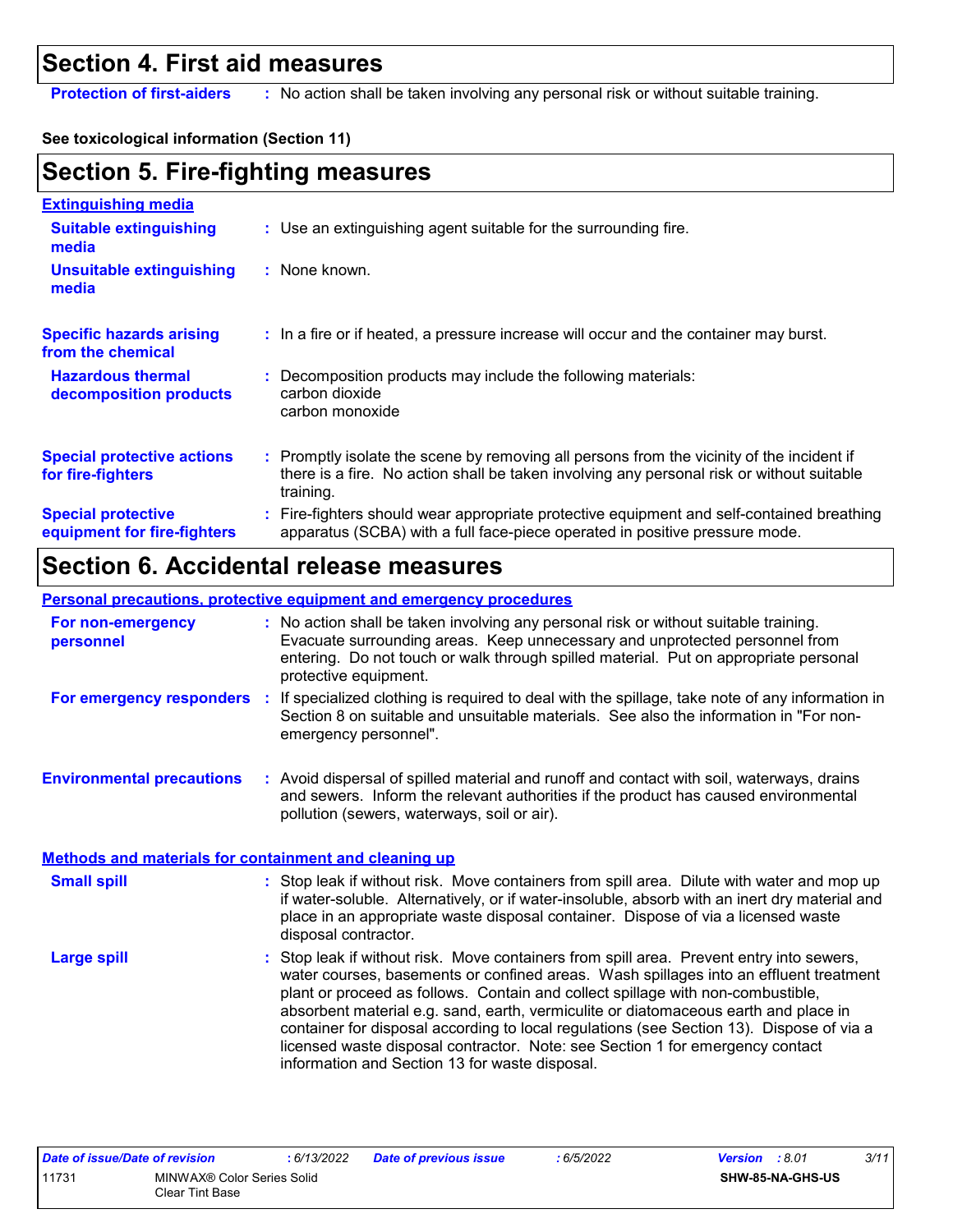# **Section 7. Handling and storage**

| <b>Precautions for safe handling</b>                                             |                                                                                                                                                                                                                                                                                                                                                                                                                                                                                                                                                                                  |
|----------------------------------------------------------------------------------|----------------------------------------------------------------------------------------------------------------------------------------------------------------------------------------------------------------------------------------------------------------------------------------------------------------------------------------------------------------------------------------------------------------------------------------------------------------------------------------------------------------------------------------------------------------------------------|
| <b>Protective measures</b>                                                       | : Put on appropriate personal protective equipment (see Section 8).                                                                                                                                                                                                                                                                                                                                                                                                                                                                                                              |
| <b>Advice on general</b><br>occupational hygiene                                 | Eating, drinking and smoking should be prohibited in areas where this material is<br>handled, stored and processed. Workers should wash hands and face before eating,<br>drinking and smoking. Remove contaminated clothing and protective equipment before<br>entering eating areas. See also Section 8 for additional information on hygiene<br>measures.                                                                                                                                                                                                                      |
| <b>Conditions for safe storage,</b><br>including any<br><b>incompatibilities</b> | Store in accordance with local regulations. Store in original container protected from<br>direct sunlight in a dry, cool and well-ventilated area, away from incompatible materials<br>(see Section 10) and food and drink. Keep container tightly closed and sealed until<br>ready for use. Containers that have been opened must be carefully resealed and kept<br>upright to prevent leakage. Do not store in unlabeled containers. Use appropriate<br>containment to avoid environmental contamination. See Section 10 for incompatible<br>materials before handling or use. |

### **Section 8. Exposure controls/personal protection**

#### **Control parameters**

#### **Occupational exposure limits (OSHA United States)**

| <b>Ingredient name</b>          | CAS#      | <b>Exposure limits</b>                                                   |
|---------------------------------|-----------|--------------------------------------------------------------------------|
| Propylene Glycol                | 57-55-6   | OARS WEEL (United States, 1/2021).<br>TWA: 10 mg/m <sup>3</sup> 8 hours. |
| Nonylphenoxypoly(ethoxy)ethanol | 9016-45-9 | None.                                                                    |

#### **Occupational exposure limits (Canada)**

| <b>Ingredient name</b> | <b>CAS#</b> | <b>Exposure limits</b> |
|------------------------|-------------|------------------------|
| None.                  |             |                        |

### **Occupational exposure limits (Mexico)**

|       | CAS# | <b>Exposure limits</b> |
|-------|------|------------------------|
| None. |      |                        |

| <b>Appropriate engineering</b><br><b>controls</b> | : Good general ventilation should be sufficient to control worker exposure to airborne<br>contaminants.                                                                                                                                                                                                                                                                                           |
|---------------------------------------------------|---------------------------------------------------------------------------------------------------------------------------------------------------------------------------------------------------------------------------------------------------------------------------------------------------------------------------------------------------------------------------------------------------|
| <b>Environmental exposure</b><br><b>controls</b>  | : Emissions from ventilation or work process equipment should be checked to ensure<br>they comply with the requirements of environmental protection legislation. In some<br>cases, fume scrubbers, filters or engineering modifications to the process equipment<br>will be necessary to reduce emissions to acceptable levels.                                                                   |
| <b>Individual protection measures</b>             |                                                                                                                                                                                                                                                                                                                                                                                                   |
| <b>Hygiene measures</b>                           | : Wash hands, forearms and face thoroughly after handling chemical products, before<br>eating, smoking and using the lavatory and at the end of the working period.<br>Appropriate techniques should be used to remove potentially contaminated clothing.<br>Wash contaminated clothing before reusing. Ensure that eyewash stations and safety<br>showers are close to the workstation location. |
| <b>Eye/face protection</b>                        | : Safety eyewear complying with an approved standard should be used when a risk<br>assessment indicates this is necessary to avoid exposure to liquid splashes, mists,<br>gases or dusts. If contact is possible, the following protection should be worn, unless<br>the assessment indicates a higher degree of protection: safety glasses with side-<br>shields.                                |
| <b>Skin protection</b>                            |                                                                                                                                                                                                                                                                                                                                                                                                   |

#### *Date of issue/Date of revision* **:** *6/13/2022 Date of previous issue : 6/5/2022 Version : 8.01 4/11* 11731 MINWAX® Color Series Solid Clear Tint Base **SHW-85-NA-GHS-US**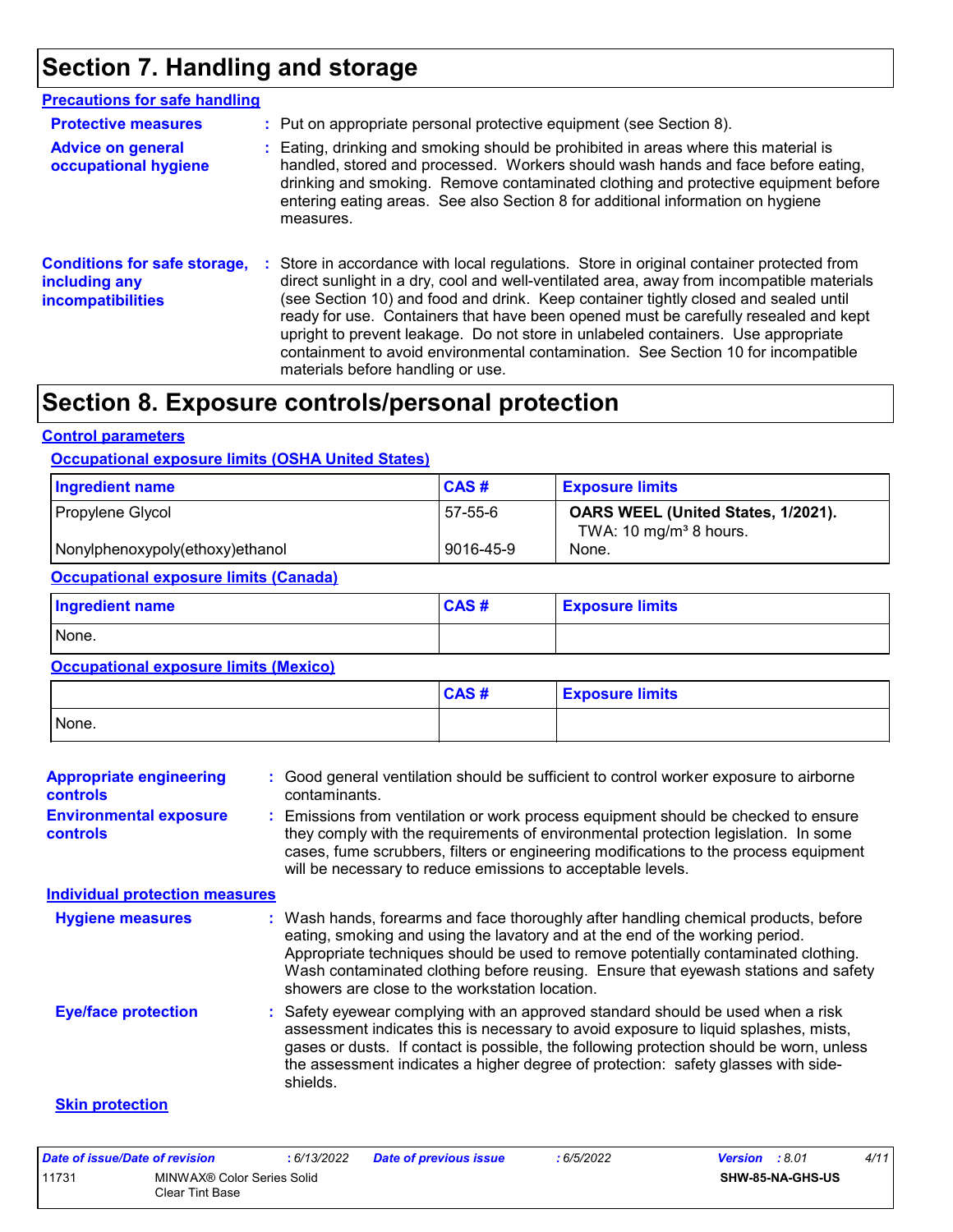# **Section 8. Exposure controls/personal protection**

| <b>Hand protection</b>        | : Chemical-resistant, impervious gloves complying with an approved standard should be<br>worn at all times when handling chemical products if a risk assessment indicates this is<br>necessary.                                                                                     |
|-------------------------------|-------------------------------------------------------------------------------------------------------------------------------------------------------------------------------------------------------------------------------------------------------------------------------------|
| <b>Body protection</b>        | : Personal protective equipment for the body should be selected based on the task being<br>performed and the risks involved and should be approved by a specialist before<br>handling this product.                                                                                 |
| <b>Other skin protection</b>  | : Appropriate footwear and any additional skin protection measures should be selected<br>based on the task being performed and the risks involved and should be approved by a<br>specialist before handling this product.                                                           |
| <b>Respiratory protection</b> | : Based on the hazard and potential for exposure, select a respirator that meets the<br>appropriate standard or certification. Respirators must be used according to a<br>respiratory protection program to ensure proper fitting, training, and other important<br>aspects of use. |

# **Section 9. Physical and chemical properties**

The conditions of measurement of all properties are at standard temperature and pressure unless otherwise indicated.

| <b>Appearance</b>                                                 |                                                                |
|-------------------------------------------------------------------|----------------------------------------------------------------|
| <b>Physical state</b>                                             | $:$ Liquid.                                                    |
| <b>Color</b>                                                      | : Not available.                                               |
| Odor                                                              | : Not available.                                               |
| <b>Odor threshold</b>                                             | : Not available.                                               |
| рH                                                                | :8.8                                                           |
| <b>Melting point/freezing point</b>                               | : Not available.                                               |
| <b>Boiling point, initial boiling</b><br>point, and boiling range | : $100^{\circ}$ C (212 $^{\circ}$ F)                           |
| <b>Flash point</b>                                                | : Closed cup: Not applicable.                                  |
| <b>Evaporation rate</b>                                           | $0.09$ (butyl acetate = 1)                                     |
| <b>Flammability</b>                                               | : Not available.                                               |
| Lower and upper explosion<br>limit/flammability limit             | $:$ Lower: 2.6%<br>Upper: 12.5%                                |
| <b>Vapor pressure</b>                                             | : $2.3$ kPa (17.5 mm Hg)                                       |
| <b>Relative vapor density</b>                                     | : 1 [Air = 1]                                                  |
| <b>Relative density</b>                                           | : 1.05                                                         |
| <b>Solubility</b>                                                 | : Not available.                                               |
| <b>Partition coefficient: n-</b><br>octanol/water                 | : Not applicable.                                              |
| <b>Auto-ignition temperature</b>                                  | : Not available.                                               |
| <b>Decomposition temperature</b>                                  | : Not available.                                               |
| <b>Viscosity</b>                                                  | Kinematic (40°C (104°F)): >20.5 mm <sup>2</sup> /s (>20.5 cSt) |
| <b>Molecular weight</b>                                           | Not applicable.                                                |
| <b>Aerosol product</b>                                            |                                                                |
| <b>Heat of combustion</b>                                         | $: 3.235$ kJ/g                                                 |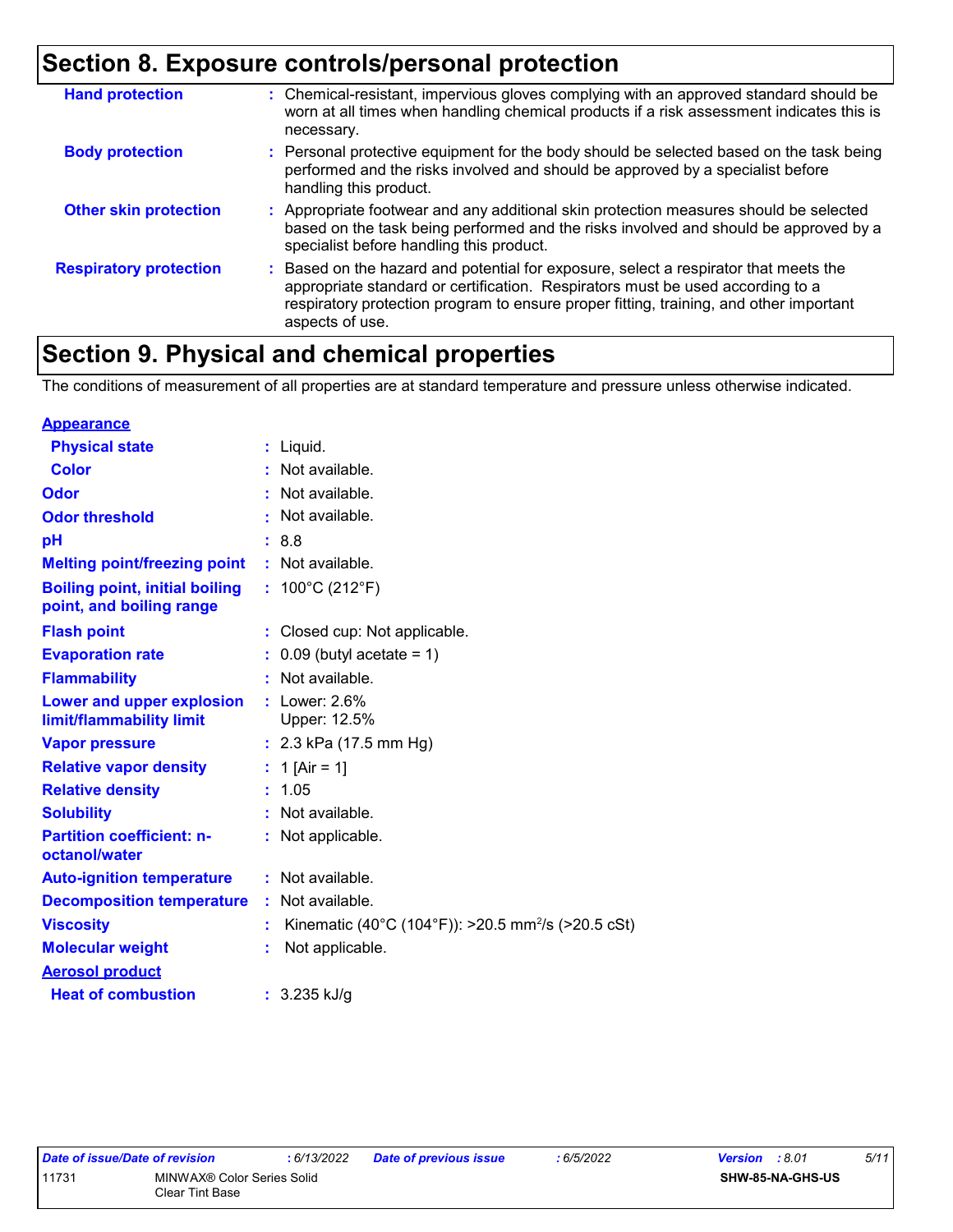# **Section 10. Stability and reactivity**

| <b>Reactivity</b>                            | : No specific test data related to reactivity available for this product or its ingredients.              |
|----------------------------------------------|-----------------------------------------------------------------------------------------------------------|
| <b>Chemical stability</b>                    | : The product is stable.                                                                                  |
| <b>Possibility of hazardous</b><br>reactions | : Under normal conditions of storage and use, hazardous reactions will not occur.                         |
| <b>Conditions to avoid</b>                   | : No specific data.                                                                                       |
| <b>Incompatible materials</b>                | : No specific data.                                                                                       |
| <b>Hazardous decomposition</b><br>products   | : Under normal conditions of storage and use, hazardous decomposition products should<br>not be produced. |

# **Section 11. Toxicological information**

#### **Information on toxicological effects**

**Acute toxicity**

| <b>Product/ingredient name</b> | <b>Result</b>             | <b>Species</b> | <b>Dose</b>            | <b>Exposure</b> |
|--------------------------------|---------------------------|----------------|------------------------|-----------------|
| Propylene Glycol               | ILD50 Dermal<br>LD50 Oral | Rabbit<br>Rat  | 20800 mg/kg<br>20 g/kg |                 |

#### **Irritation/Corrosion**

| <b>Product/ingredient name</b> | <b>Result</b>            | <b>Species</b> | <b>Score</b> | <b>Exposure</b>  | <b>Observation</b>       |
|--------------------------------|--------------------------|----------------|--------------|------------------|--------------------------|
| Propylene Glycol               | Eyes - Mild irritant     | Rabbit         |              | 24 hours 500     |                          |
|                                |                          |                |              | mg               |                          |
|                                | Eyes - Mild irritant     | Rabbit         |              | $100 \text{ mg}$ |                          |
|                                | Skin - Moderate irritant | Child          |              | 96 hours 30      |                          |
|                                |                          |                |              | % C              |                          |
|                                | Skin - Mild irritant     | Human          |              | 168 hours        | $\overline{a}$           |
|                                |                          |                |              | 500 mg           |                          |
|                                | Skin - Moderate irritant | Human          |              | 72 hours 104     |                          |
|                                |                          |                |              | mg I             |                          |
|                                | Skin - Mild irritant     | Woman          |              | 96 hours 30      | $\blacksquare$           |
|                                |                          |                |              | $\%$             |                          |
| Nonylphenoxypoly(ethoxy)       | Eyes - Severe irritant   | Guinea pig     |              | 20 mg            |                          |
| ethanol                        |                          |                |              |                  |                          |
|                                | Eyes - Severe irritant   | Mouse          |              | 20 mg            |                          |
|                                | Eyes - Severe irritant   | Rabbit         |              | $20 \, mg$       |                          |
|                                | Skin - Mild irritant     | Human          |              | 72 hours 15      | $\overline{\phantom{0}}$ |
|                                |                          |                |              | mg I             |                          |
|                                | Skin - Mild irritant     | Rabbit         |              | 500 mg           | $\overline{a}$           |

### **Sensitization**

Not available.

#### **Mutagenicity**

Not available.

#### **Carcinogenicity**

Not available.

#### **Reproductive toxicity**

Not available.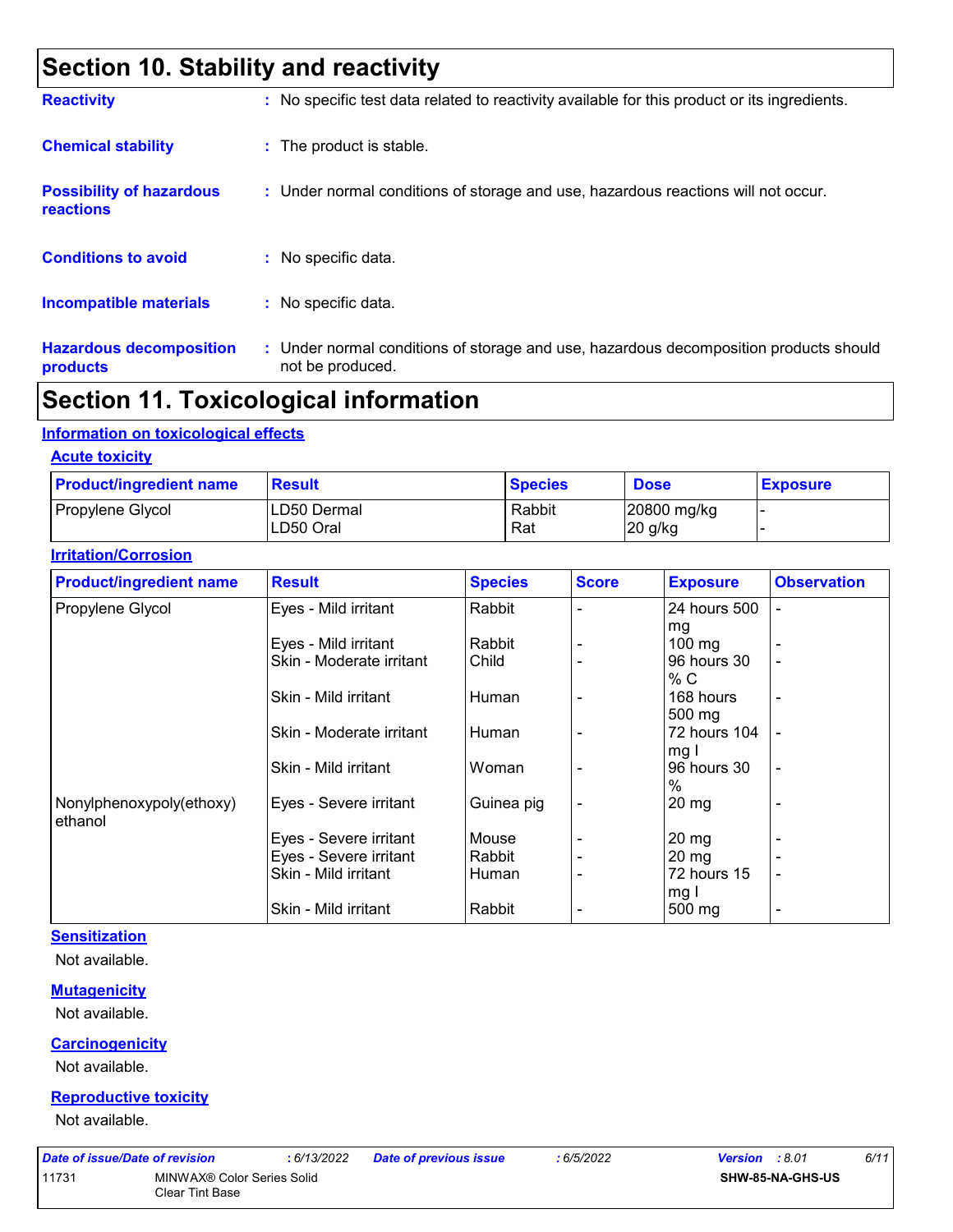# **Section 11. Toxicological information**

**Teratogenicity**

Not available.

### **Specific target organ toxicity (single exposure)**

Not available.

### **Specific target organ toxicity (repeated exposure)**

Not available.

### **Aspiration hazard**

Not available.

| Information on the likely<br>routes of exposure | : Not available.                                    |
|-------------------------------------------------|-----------------------------------------------------|
| <b>Potential acute health effects</b>           |                                                     |
| Eye contact                                     | : No known significant effects or critical hazards. |

| <b>Inhalation</b>   | : No known significant effects or critical hazards. |
|---------------------|-----------------------------------------------------|
| <b>Skin contact</b> | : No known significant effects or critical hazards. |
| <b>Ingestion</b>    | : No known significant effects or critical hazards. |

|                     | Symptoms related to the physical, chemical and toxicological characteristics |
|---------------------|------------------------------------------------------------------------------|
| Eye contact         | : No specific data.                                                          |
| <b>Inhalation</b>   | : No specific data.                                                          |
| <b>Skin contact</b> | : No specific data.                                                          |
| <b>Ingestion</b>    | : No specific data.                                                          |
|                     |                                                                              |

| Delayed and immediate effects and also chronic effects from short and long term exposure |
|------------------------------------------------------------------------------------------|
|                                                                                          |
| $:$ Not available.                                                                       |
| <b>Potential delayed effects</b><br>$:$ Not available.                                   |
|                                                                                          |
| $:$ Not available.                                                                       |
| <b>Potential delayed effects : Not available.</b>                                        |
| <b>Potential chronic health effects</b>                                                  |
|                                                                                          |
| : No known significant effects or critical hazards.                                      |
| : No known significant effects or critical hazards.                                      |
| : No known significant effects or critical hazards.                                      |
| : No known significant effects or critical hazards.                                      |
| : No known significant effects or critical hazards.                                      |
| : No known significant effects or critical hazards.                                      |
|                                                                                          |

### **Numerical measures of toxicity Acute toxicity estimates**

Not available.

11731 MINWAX® Color Series Solid Clear Tint Base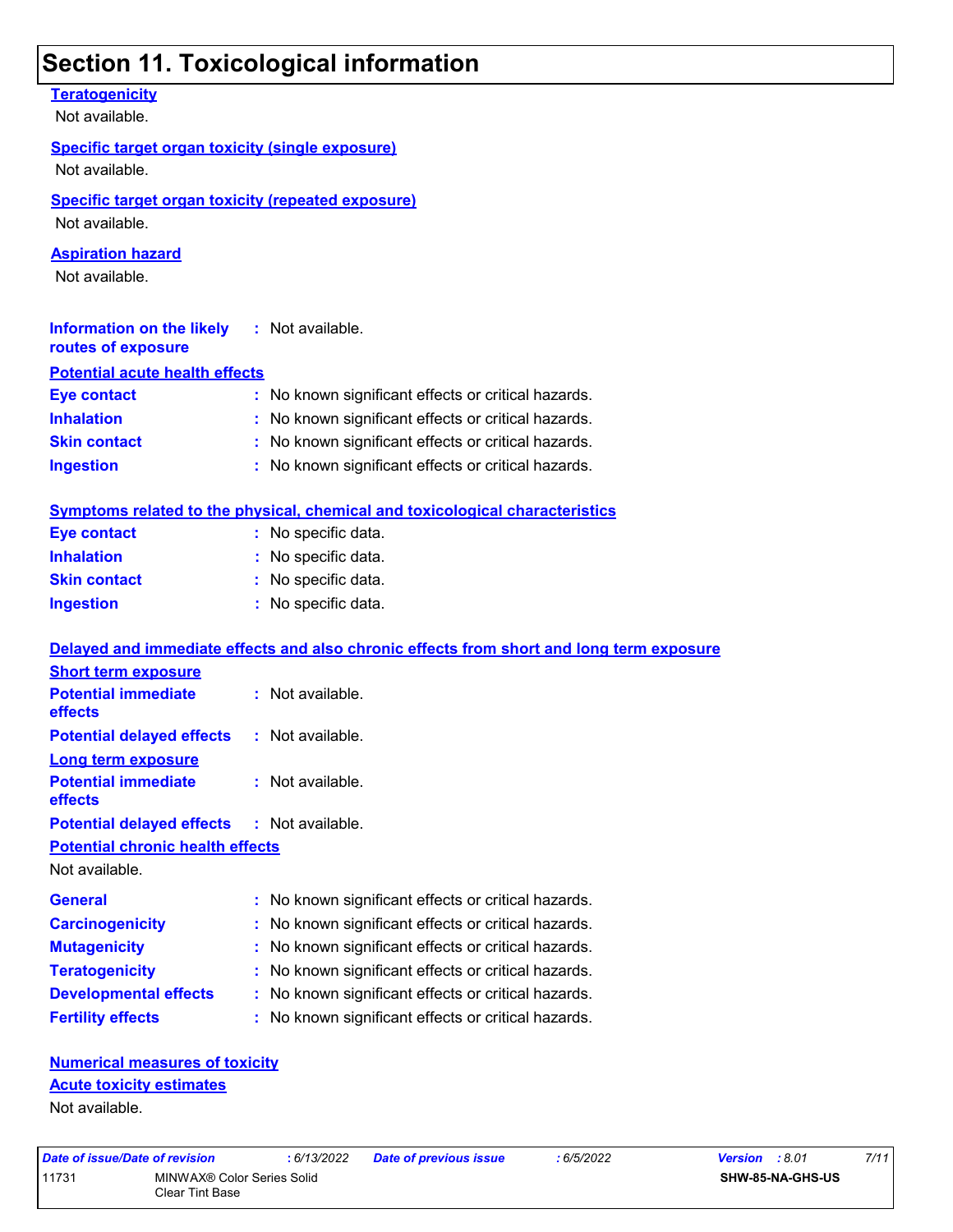# **Section 12. Ecological information**

#### **Toxicity**

| <b>Product/ingredient name</b>      | <b>Result</b>                                                          | <b>Species</b>                                                 | <b>Exposure</b>      |
|-------------------------------------|------------------------------------------------------------------------|----------------------------------------------------------------|----------------------|
| Propylene Glycol                    | Acute EC50 >110 ppm Fresh water<br>Acute LC50 1020000 µg/l Fresh water | Daphnia - Daphnia magna<br>Crustaceans - Ceriodaphnia<br>dubia | 48 hours<br>48 hours |
|                                     | Acute LC50 710000 µg/l Fresh water                                     | Fish - Pimephales promelas                                     | 96 hours             |
| Nonylphenoxypoly(ethoxy)<br>ethanol | Acute LC50 1.23 mg/l Marine water                                      | Crustaceans - Americamysis<br>bahia                            | 48 hours             |
|                                     | Acute LC50 0.148 mg/l Fresh water                                      | Daphnia - Daphnia magna -<br>Neonate                           | 48 hours             |
|                                     | Acute LC50 1300 µg/l Fresh water<br>Chronic NOEC 35 µg/l Fresh water   | Fish - Lepomis macrochirus<br>Fish - Oryzias latipes - Fry     | 96 hours<br>100 days |

#### **Persistence and degradability**

| <b>Product/ingredient name</b> | <b>Aquatic half-life</b> | <b>Photolysis</b> | <b>Biodegradability</b> |
|--------------------------------|--------------------------|-------------------|-------------------------|
| Propylene Glycol               |                          |                   | Readily                 |

### **Bioaccumulative potential**

Not available.

| <b>Mobility in soil</b>                                 |                  |
|---------------------------------------------------------|------------------|
| <b>Soil/water partition</b><br><b>coefficient (Koc)</b> | : Not available. |

**Other adverse effects :** No known significant effects or critical hazards.

### **Section 13. Disposal considerations**

**Disposal methods :**

The generation of waste should be avoided or minimized wherever possible. Disposal of this product, solutions and any by-products should at all times comply with the requirements of environmental protection and waste disposal legislation and any regional local authority requirements. Dispose of surplus and non-recyclable products via a licensed waste disposal contractor. Waste should not be disposed of untreated to the sewer unless fully compliant with the requirements of all authorities with jurisdiction. Waste packaging should be recycled. Incineration or landfill should only be considered when recycling is not feasible. This material and its container must be disposed of in a safe way. Empty containers or liners may retain some product residues. Avoid dispersal of spilled material and runoff and contact with soil, waterways, drains and sewers.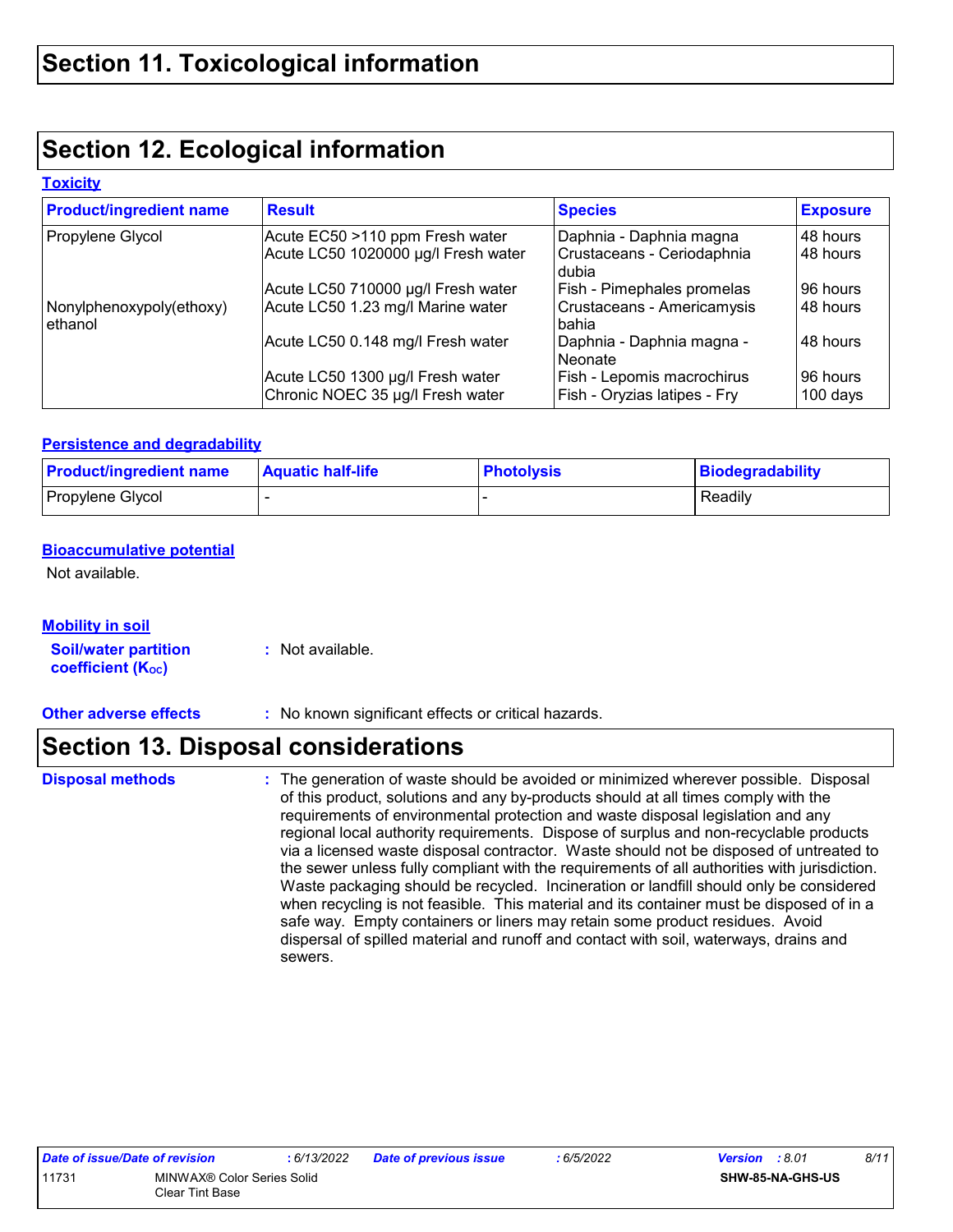### **Section 14. Transport information**

|                                                                             | <b>DOT</b><br><b>Classification</b> | <b>TDG</b><br><b>Classification</b>                                                                                                                                                                                                                                                                                                                                                                                                                                                                                                                                                                                                                                                 | <b>Mexico</b><br><b>Classification</b> | <b>IATA</b>    | <b>IMDG</b>    |
|-----------------------------------------------------------------------------|-------------------------------------|-------------------------------------------------------------------------------------------------------------------------------------------------------------------------------------------------------------------------------------------------------------------------------------------------------------------------------------------------------------------------------------------------------------------------------------------------------------------------------------------------------------------------------------------------------------------------------------------------------------------------------------------------------------------------------------|----------------------------------------|----------------|----------------|
| <b>UN number</b>                                                            | Not regulated.                      | Not regulated.                                                                                                                                                                                                                                                                                                                                                                                                                                                                                                                                                                                                                                                                      | Not regulated.                         | Not regulated. | Not regulated. |
| <b>UN proper</b><br>shipping name                                           |                                     |                                                                                                                                                                                                                                                                                                                                                                                                                                                                                                                                                                                                                                                                                     |                                        |                |                |
| <b>Transport</b><br>hazard class(es)                                        |                                     |                                                                                                                                                                                                                                                                                                                                                                                                                                                                                                                                                                                                                                                                                     |                                        |                |                |
| <b>Packing group</b>                                                        |                                     |                                                                                                                                                                                                                                                                                                                                                                                                                                                                                                                                                                                                                                                                                     |                                        |                |                |
| <b>Environmental</b><br>hazards                                             | No.                                 | No.                                                                                                                                                                                                                                                                                                                                                                                                                                                                                                                                                                                                                                                                                 | No.                                    | No.            | No.            |
| <b>Additional</b><br><b>information</b>                                     |                                     |                                                                                                                                                                                                                                                                                                                                                                                                                                                                                                                                                                                                                                                                                     |                                        |                |                |
| <b>Special precautions for user :</b><br><b>Transport in bulk according</b> | : Not available.                    | Multi-modal shipping descriptions are provided for informational purposes and do not<br>consider container sizes. The presence of a shipping description for a particular<br>mode of transport (sea, air, etc.), does not indicate that the product is packaged<br>suitably for that mode of transport. All packaging must be reviewed for suitability<br>prior to shipment, and compliance with the applicable regulations is the sole<br>responsibility of the person offering the product for transport. People loading and<br>unloading dangerous goods must be trained on all of the risks deriving from the<br>substances and on all actions in case of emergency situations. |                                        |                |                |
| to IMO instruments                                                          |                                     |                                                                                                                                                                                                                                                                                                                                                                                                                                                                                                                                                                                                                                                                                     |                                        |                |                |
|                                                                             |                                     | <b>Proper shipping name</b>                                                                                                                                                                                                                                                                                                                                                                                                                                                                                                                                                                                                                                                         | : Not available.                       |                |                |

# **Section 15. Regulatory information**

**TSCA 5(a)2 proposed significant new use rules**: Nonylphenoxypoly(ethoxy)ethanol; 2-Methyl-4-isothiazolin-3-one; 5-Chloro-2-methylisothiazolinone

### **SARA 313**

SARA 313 (40 CFR 372.45) supplier notification can be found on the Environmental Data Sheet.

### **California Prop. 65**

WARNING: This product contains chemicals known to the State of California to cause cancer and birth defects or other reproductive harm.

| <b>International regulations</b> |                                                              |
|----------------------------------|--------------------------------------------------------------|
| <b>International lists</b>       | Australia inventory (AIIC): Not determined.                  |
|                                  | China inventory (IECSC): Not determined.                     |
|                                  | Japan inventory (CSCL): Not determined.                      |
|                                  | Japan inventory (ISHL): Not determined.                      |
|                                  | Korea inventory (KECI): Not determined.                      |
|                                  | New Zealand Inventory of Chemicals (NZIoC): Not determined.  |
|                                  | Philippines inventory (PICCS): Not determined.               |
|                                  | Taiwan Chemical Substances Inventory (TCSI): Not determined. |
|                                  |                                                              |

| Date of issue/Date of revision |                                               | : 6/13/2022 | <b>Date of previous issue</b> | : 6/5/2022 | <b>Version</b> : 8.01 |                         | 9/11 |
|--------------------------------|-----------------------------------------------|-------------|-------------------------------|------------|-----------------------|-------------------------|------|
| 11731                          | MINWAX® Color Series Solid<br>Clear Tint Base |             |                               |            |                       | <b>SHW-85-NA-GHS-US</b> |      |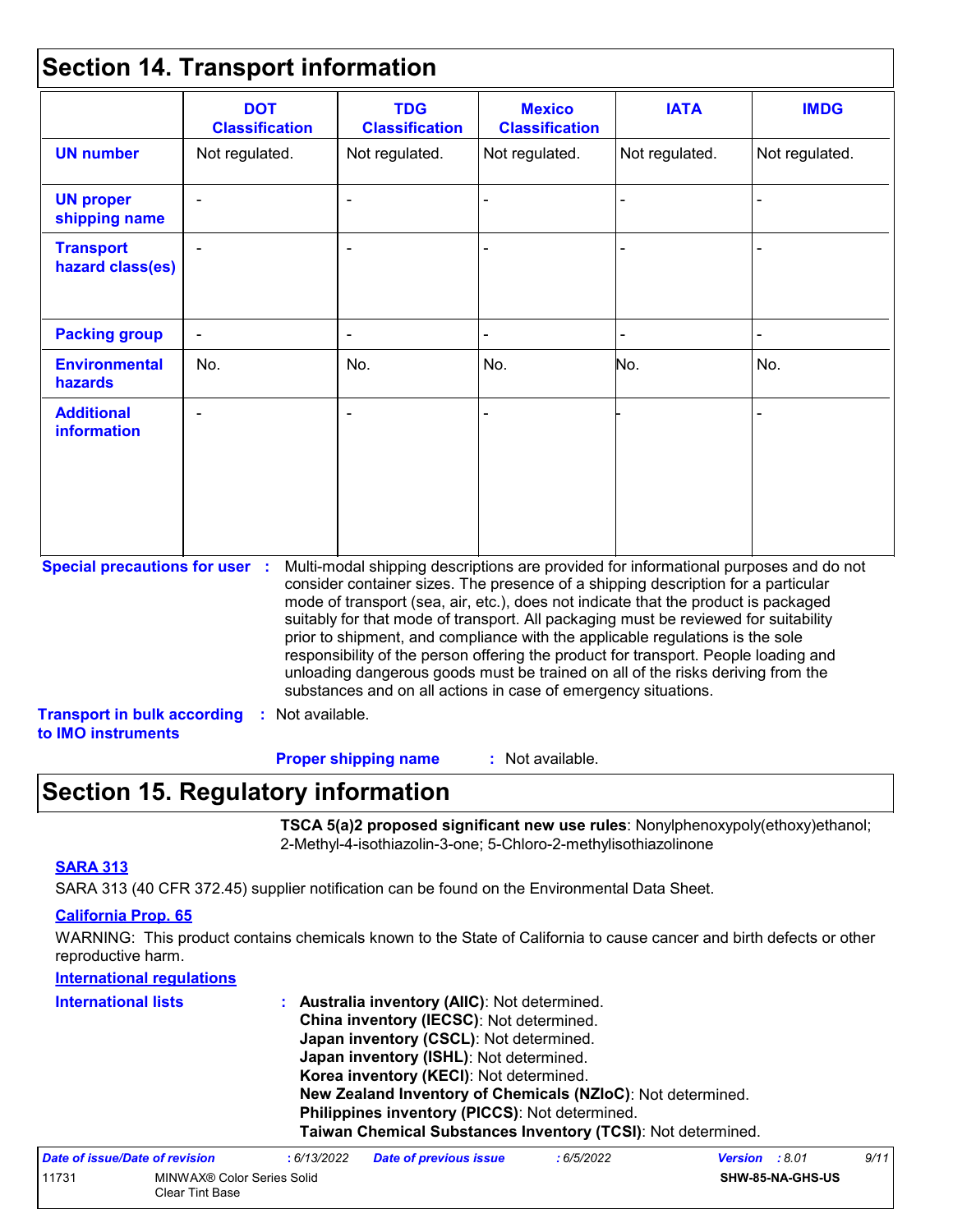### **Section 15. Regulatory information**

**Thailand inventory**: Not determined. **Turkey inventory**: Not determined. **Vietnam inventory**: Not determined.

### **Section 16. Other information**

### **Hazardous Material Information System (U.S.A.)**



**The customer is responsible for determining the PPE code for this material. For more information on HMIS® Personal Protective Equipment (PPE) codes, consult the HMIS® Implementation Manual.**

**Caution: HMIS® ratings are based on a 0-4 rating scale, with 0 representing minimal hazards or risks, and 4 representing significant hazards or risks. Although HMIS® ratings and the associated label are not required on SDSs or products leaving a facility under 29 CFR 1910.1200, the preparer may choose to provide them. HMIS® ratings are to be used with a fully implemented HMIS® program. HMIS® is a registered trademark and service mark of the American Coatings Association, Inc.**

**Procedure used to derive the classification**

|                                   | <b>Classification</b>                                                                                                                                                                                                                                                                                                                                                                                                                                                                                                                                                                                             | <b>Justification</b> |
|-----------------------------------|-------------------------------------------------------------------------------------------------------------------------------------------------------------------------------------------------------------------------------------------------------------------------------------------------------------------------------------------------------------------------------------------------------------------------------------------------------------------------------------------------------------------------------------------------------------------------------------------------------------------|----------------------|
| Not classified.                   |                                                                                                                                                                                                                                                                                                                                                                                                                                                                                                                                                                                                                   |                      |
| <b>History</b>                    |                                                                                                                                                                                                                                                                                                                                                                                                                                                                                                                                                                                                                   |                      |
| Date of printing                  | : 6/13/2022                                                                                                                                                                                                                                                                                                                                                                                                                                                                                                                                                                                                       |                      |
| Date of issue/Date of<br>revision | : 6/13/2022                                                                                                                                                                                                                                                                                                                                                                                                                                                                                                                                                                                                       |                      |
| Date of previous issue            | : 6/5/2022                                                                                                                                                                                                                                                                                                                                                                                                                                                                                                                                                                                                        |                      |
| <b>Version</b>                    | : 8.01                                                                                                                                                                                                                                                                                                                                                                                                                                                                                                                                                                                                            |                      |
| <b>Key to abbreviations</b>       | $:$ ATE = Acute Toxicity Estimate<br><b>BCF</b> = Bioconcentration Factor<br>GHS = Globally Harmonized System of Classification and Labelling of Chemicals<br>IATA = International Air Transport Association<br>IBC = Intermediate Bulk Container<br><b>IMDG = International Maritime Dangerous Goods</b><br>LogPow = logarithm of the octanol/water partition coefficient<br>MARPOL = International Convention for the Prevention of Pollution From Ships, 1973<br>as modified by the Protocol of 1978. ("Marpol" = marine pollution)<br>$N/A = Not available$<br>SGG = Segregation Group<br>UN = United Nations |                      |

**Indicates information that has changed from previously issued version.**

#### **Notice to reader**

**It is recommended that each customer or recipient of this Safety Data Sheet (SDS) study it carefully and consult resources, as necessary or appropriate, to become aware of and understand the data contained in this SDS and any hazards associated with the product. This information is provided in good faith and believed to be accurate as of the effective date herein. However, no warranty, express or implied, is given. The information presented here applies only to the product as shipped. The addition of any material can change the composition, hazards and risks of the product. Products shall not be repackaged, modified, or tinted except as specifically instructed by the manufacturer, including but not limited to the incorporation of products not specified by the manufacturer, or the use or addition of products in proportions not specified by the manufacturer. Regulatory requirements are subject to change and may differ between various locations and jurisdictions. The customer/buyer/user is responsible to ensure that his activities comply with all country, federal, state, provincial or local laws. The** 

| Date of issue/Date of revision |                                               | : 6/13/2022 | <b>Date of previous issue</b> | : 6/5/2022 | <b>Version</b> : 8.01   |  | 10/11 |
|--------------------------------|-----------------------------------------------|-------------|-------------------------------|------------|-------------------------|--|-------|
| 11731                          | MINWAX® Color Series Solid<br>Clear Tint Base |             |                               |            | <b>SHW-85-NA-GHS-US</b> |  |       |